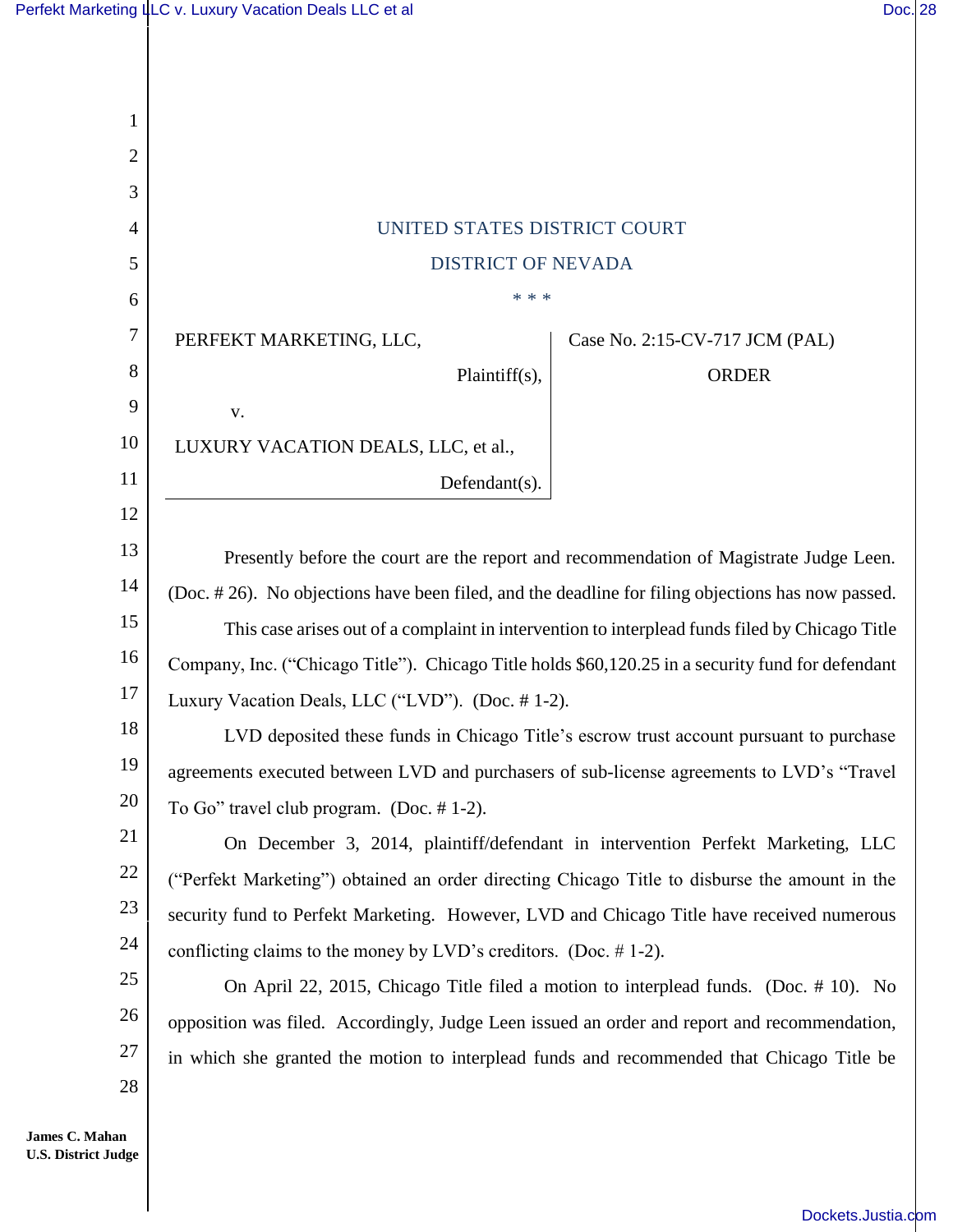1 2 dismissed from the action and discharged from any further liability for funds on deposit in the escrow fund. (Doc. # 26).

3 4 5 6 7 This court "may accept, reject, or modify, in whole or in part, the findings or recommendations made by the magistrate." 28 U.S.C. § 636(b)(1). Where a party timely objects to a magistrate judge's report and recommendation, then the court is required to "make a de novo determination of those portions of the [report and recommendation] to which objection is made." 28 U.S.C. § 636(b)(1).

8 9 10 11 12 13 14 15 16 17 18 19 Where a party fails to object, however, the court is not required to conduct "any review at all . . . of any issue that is not the subject of an objection." Thomas v. Arn, 474 U.S. 140, 149 (1985). Indeed, the Ninth Circuit has recognized that a district court is not required to review a magistrate judge's report and recommendation where no objections have been filed. See United States v. Reyna*–*Tapia, 328 F.3d 1114 (9th Cir. 2003) (disregarding the standard of review employed by the district court when reviewing a report and recommendation to which no objections were made); see also Schmidt v. Johnstone, 263 F. Supp. 2d 1219, 1226 (D. Ariz. 2003) (reading the Ninth Circuit's decision in Reyna*–*Tapia as adopting the view that district courts are not required to review "any issue that is not the subject of an objection."). Thus, if there is no objection to a magistrate judge's recommendation, then this court may accept the recommendation without review. See, e.g., Johnstone, 263 F. Supp. 2d at 1226 (accepting, without review, a magistrate judge's recommendation to which no objection was filed).

20 21 22 23 Nevertheless, this court finds it appropriate to engage in a de novo review to determine whether to adopt the recommendation of the magistrate judge. Upon reviewing the recommendation and underlying briefs, this court finds good cause appears to ADOPT the magistrate judge's findings in full.

Accordingly,

25 26 27 IT IS HEREBY ORDERED, ADJUDGED, AND DECREED that the report and recommendation of Magistrate Judge Leen, (doc. # 26), be, and the same hereby are, ADOPTED in their entirety.

28

24

 $-2-$